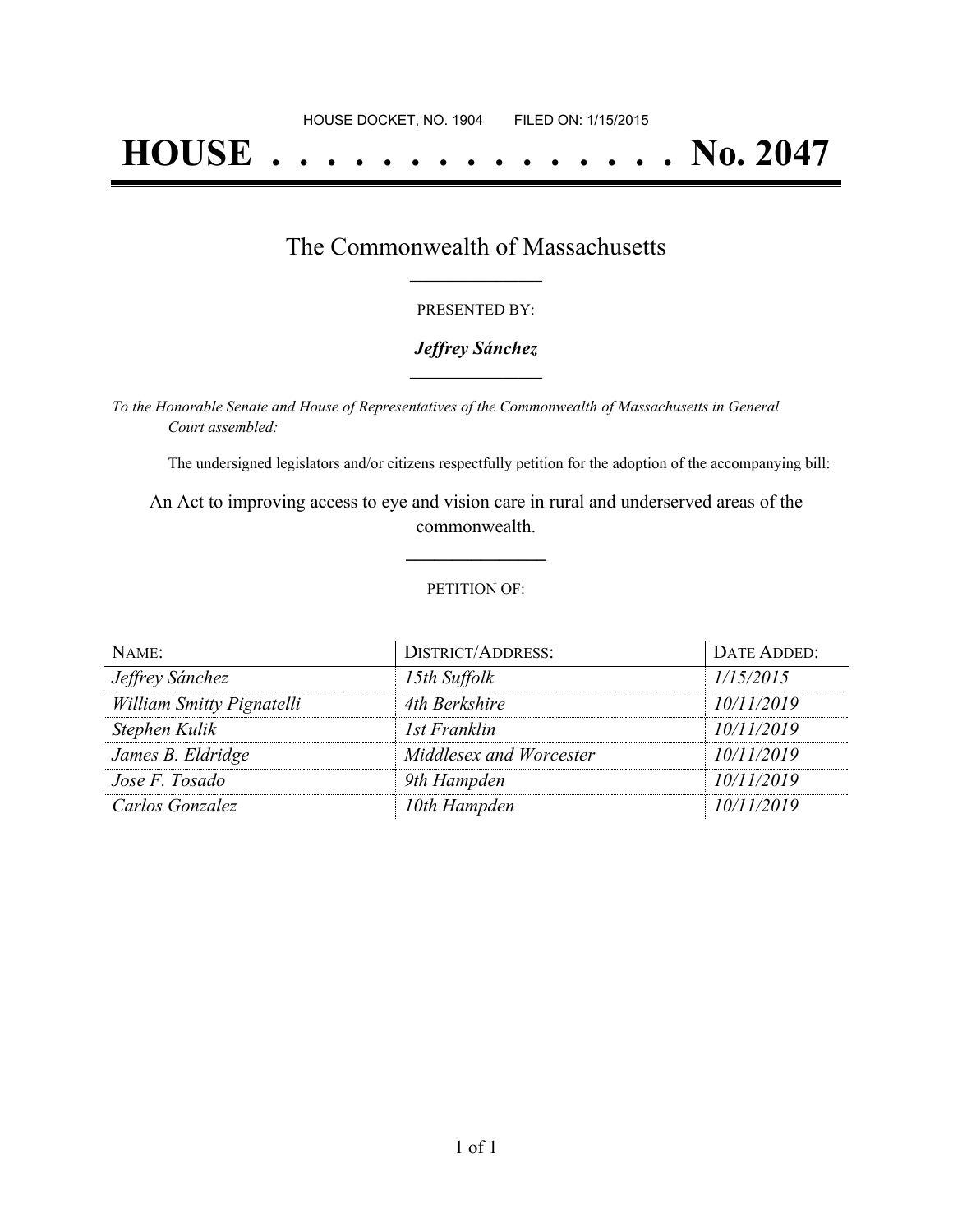## **HOUSE . . . . . . . . . . . . . . . No. 2047**

By Mr. Sánchez of Boston, a petition (accompanied by bill, House, No. 2047) of Jeffrey Sánchez and others for legislation to increase eye and vision care access in rural and underserved communities. Public Health.

### [SIMILAR MATTER FILED IN PREVIOUS SESSION SEE HOUSE, NO. *2072* OF 2013-2014.]

## The Commonwealth of Massachusetts

**In the One Hundred and Eighty-Ninth General Court (2015-2016) \_\_\_\_\_\_\_\_\_\_\_\_\_\_\_**

**\_\_\_\_\_\_\_\_\_\_\_\_\_\_\_**

An Act to improving access to eye and vision care in rural and underserved areas of the commonwealth.

Be it enacted by the Senate and House of Representatives in General Court assembled, and by the authority *of the same, as follows:*

| $\mathbf{1}$             | SECTION 1. Chapter 111 of the general laws, as appearing in the 2012 Official Edition,           |
|--------------------------|--------------------------------------------------------------------------------------------------|
| $\overline{2}$           | is hereby amended by inserting the following new sections at the end thereof:-                   |
| 3                        | Section 25Q. (a) There shall be in the department an eye and vision care center for rural        |
| $\overline{\mathcal{A}}$ | and underserved communities to improve access to eye and vision health care services. The        |
| 5 <sup>1</sup>           | center, in consultation with the eye and vision care advisory council established by section 25R |
| 6                        | and the commissioner of labor and workforce development, shall:                                  |
| $\tau$                   | (i) coordinate the department's eye and vision care workforce activities with other state        |
| 8                        | agencies and public and private entities involved in health care workforce training, recruitment |

9 and retention;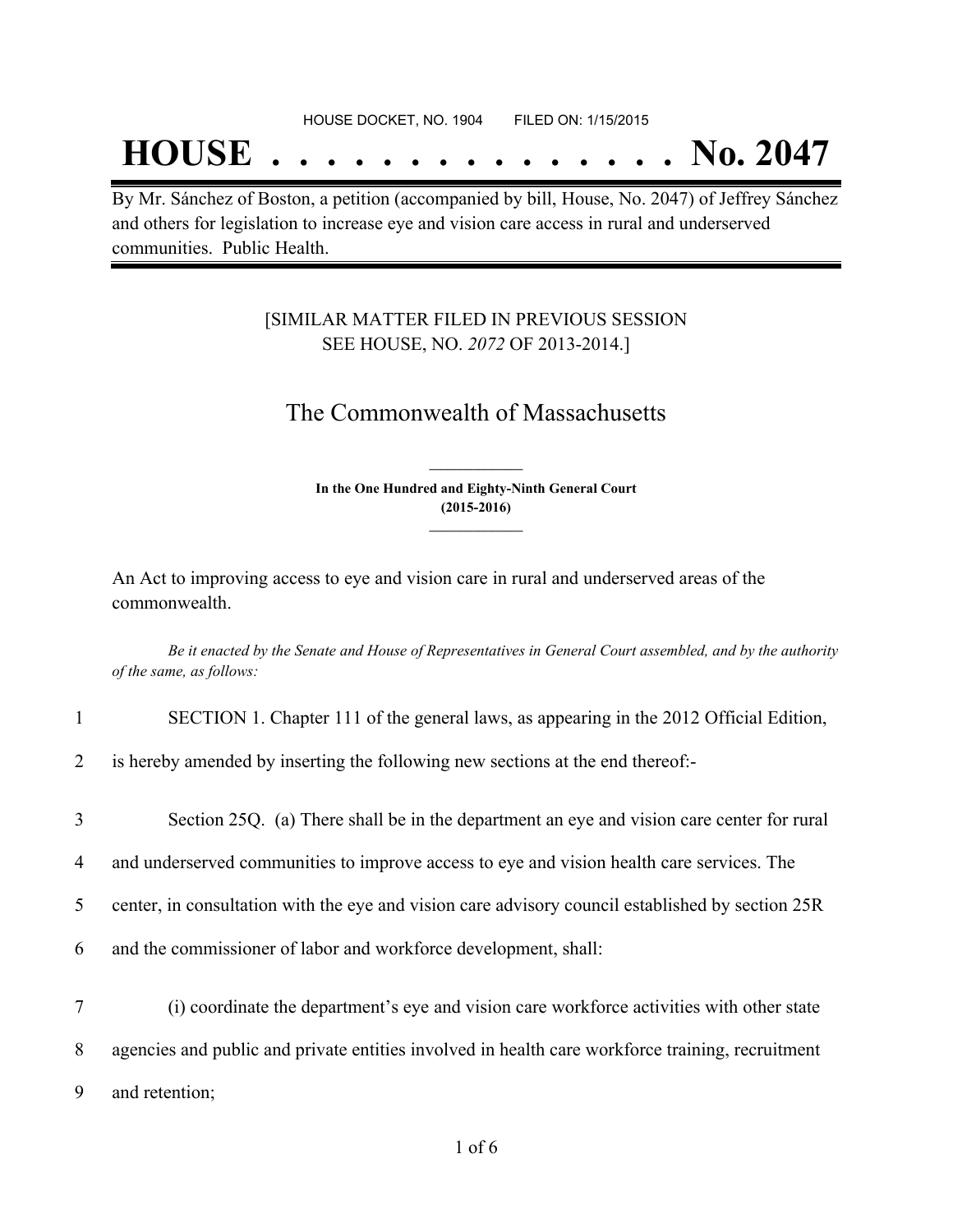(ii) monitor trends in access to eye and vision care providers, through activities including: (1) review of existing data and collection of new data as needed to assess the capacity of the eye and vision care providers to serve patients, including patient access and regional disparities in access to optometrists, ophthalmologists and other eye and vision care providers 14 and to examine patient satisfaction in connection with services rendered by these same providers; (2) review of existing laws, regulations, policies, contracting or reimbursement practices, and other factors that influence recruitment and retention of optometrists, ophthalmologists and other eye and vision care providers; (3) projecting on the ability of the workforce to meet the eye and vision care needs of patients over time; (4) identifying strategies currently being employed to address workforce needs, shortages, recruitment and retention; (5) studying the capacity of public and private medical and optometry schools in the Commonwealth to expand the supply of eye and vision care providers; (iii) establishing criteria to identify underserved areas in the Commonwealth for administering the loan repayment program established under section 25S and for determining statewide target areas for optometrist, ophthalmologist and other eye and vision care provider placement based on the level of access; and (iv) address health care workforce shortages through the following activities, including: (1) coordinating state and federal loan repayment and incentive programs for eye and vision care providers;

of 6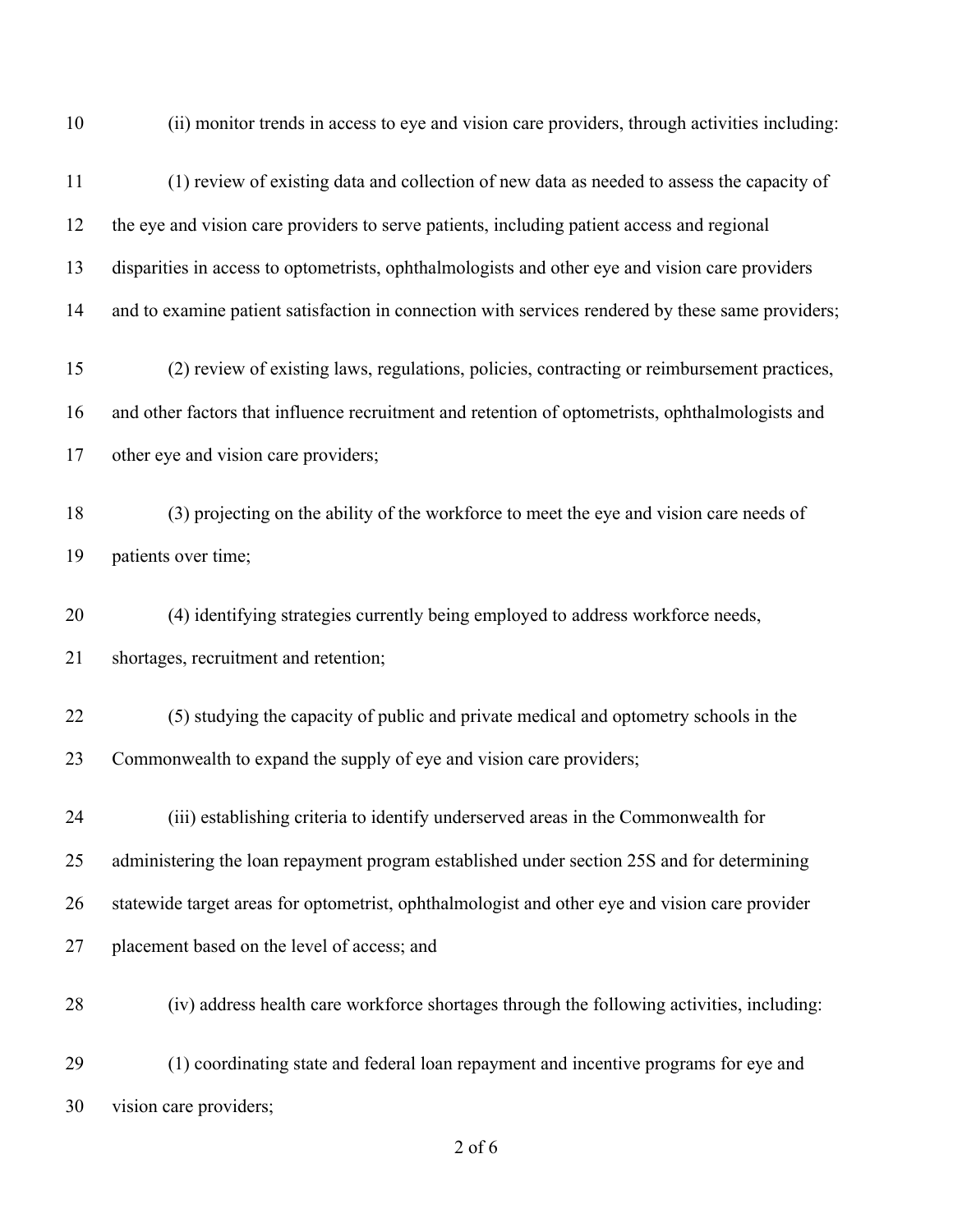| 31 | (2) providing assistance and support to communities, health provider groups, community             |
|----|----------------------------------------------------------------------------------------------------|
| 32 | health centers and community hospitals in developing cost-effective and comprehensive              |
| 33 | recruitment initiatives for eye and vision care providers;                                         |
| 34 | (3) maximizing all sources of public and private funds for recruitment initiatives;                |
| 35 | (4) designing pilot programs and regulatory and legislative proposals to address                   |
| 36 | workforce needs, shortages, recruitment and retention; and                                         |
| 37 | (5) making short-term and long-term programmatic and policy recommendations to                     |
| 38 | improve workforce performance, address identified workforce shortages and recruit and retain       |
| 39 | optometrists, ophthalmologists and other eye and vision care providers.                            |
| 40 | (b) The center shall maintain ongoing communication and coordination with the health               |
| 41 | policy commission, established by section 2 of chapter 6D, the center for health information and   |
| 42 | analysis, established by section 2 of chapter 12C, and the health disparities council, established |
| 43 | by section 16O of chapter 6A.                                                                      |
| 44 | (c) The center shall annually submit a report, not later than March 1, to the governor; the        |
| 45 | health policy commission, established by section 2 of chapter 6D, the center for health            |
| 46 | information and analysis, established by section 2 of chapter 12C, the health disparities council  |
| 47 | established by section 16O of chapter 6A; and the general court, by filing the report with the     |
| 48 | clerk of the house of representatives, the clerk of the senate, the joint committee on labor and   |
| 49 | workforce development, the joint committee on health care financing, and the joint committee on    |
| 50 | public health.                                                                                     |

of 6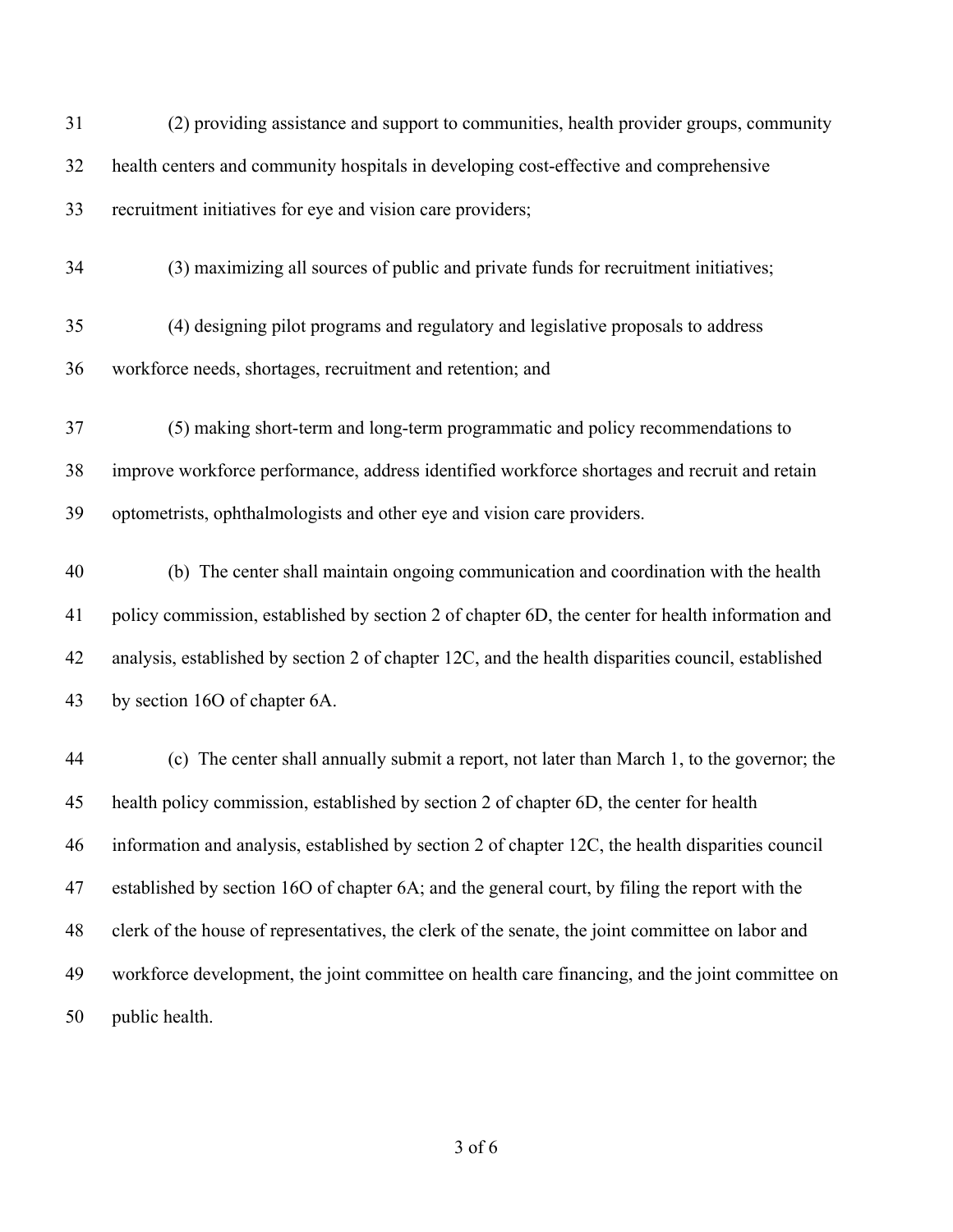| 51 | The report shall include: (i) data on patient access and regional disparities in access to        |
|----|---------------------------------------------------------------------------------------------------|
| 52 | optometrists, ophthalmologists and other eye and vision care providers; (ii) data on factors      |
| 53 | influencing recruitment and retention of eye and vision care providers; (iii) short and long-term |
| 54 | projections of supply of and demand for optometrists, ophthalmologists and other eye and vision   |
| 55 | care providers; (iv) strategies being employed by the council or other entities to address        |
| 56 | workforce needs, shortages, recruitment and retention; (v) recommendations for designing,         |
| 57 | implementing and improving programs or policies to address workforce needs, shortages,            |
| 58 | recruitment and retention; and (vi) proposals for statutory or regulatory changes to address      |
| 59 | workforce needs, shortages, recruitment and retention.                                            |
| 60 | Section 25R. (a) There shall be an eye and vision care advisory council within, but not           |
| 61 | subject to the control of, the eye and vision care center established by section 25Q. The council |
| 62 | shall advise the center on the capacity of the healthcare workforce to provide timely, effective, |
| 63 | culturally competent, quality optometrists, ophthalmologists and other eye and vision care        |
| 64 | provider services. (b) The council shall consist of 10 members who shall be appointed by the      |
| 65 | governor: 1 of whom shall be a representative of the New England College of Optometry; 1 of       |
| 66 | whom shall be a representative of a medical school located in the Commonwealth; 1 of whom         |
| 67 | shall be a representative of the Massachusetts Society of Optometrists; 1 of whom shall be a      |
| 68 | representative of the Massachusetts Society of Eye Physicians and Surgeons; 1 of whom shall be    |
| 69 | an optometrist who practices in a rural area; 1 of whom shall be an optometrist who practices in  |
| 70 | an urban area; 1 of whom shall be an ophthalmologist who practices in a rural area; 1 of whom     |
| 71 | shall be an ophthalmologist who practices in an urban area; 1 of whom shall be a representative   |
| 72 | of the Massachusetts League of Community Health Centers, Inc.; and 1 of whom shall be a           |
| 73 | representative of Health Care For All, Inc. Members of the council shall be appointed for terms   |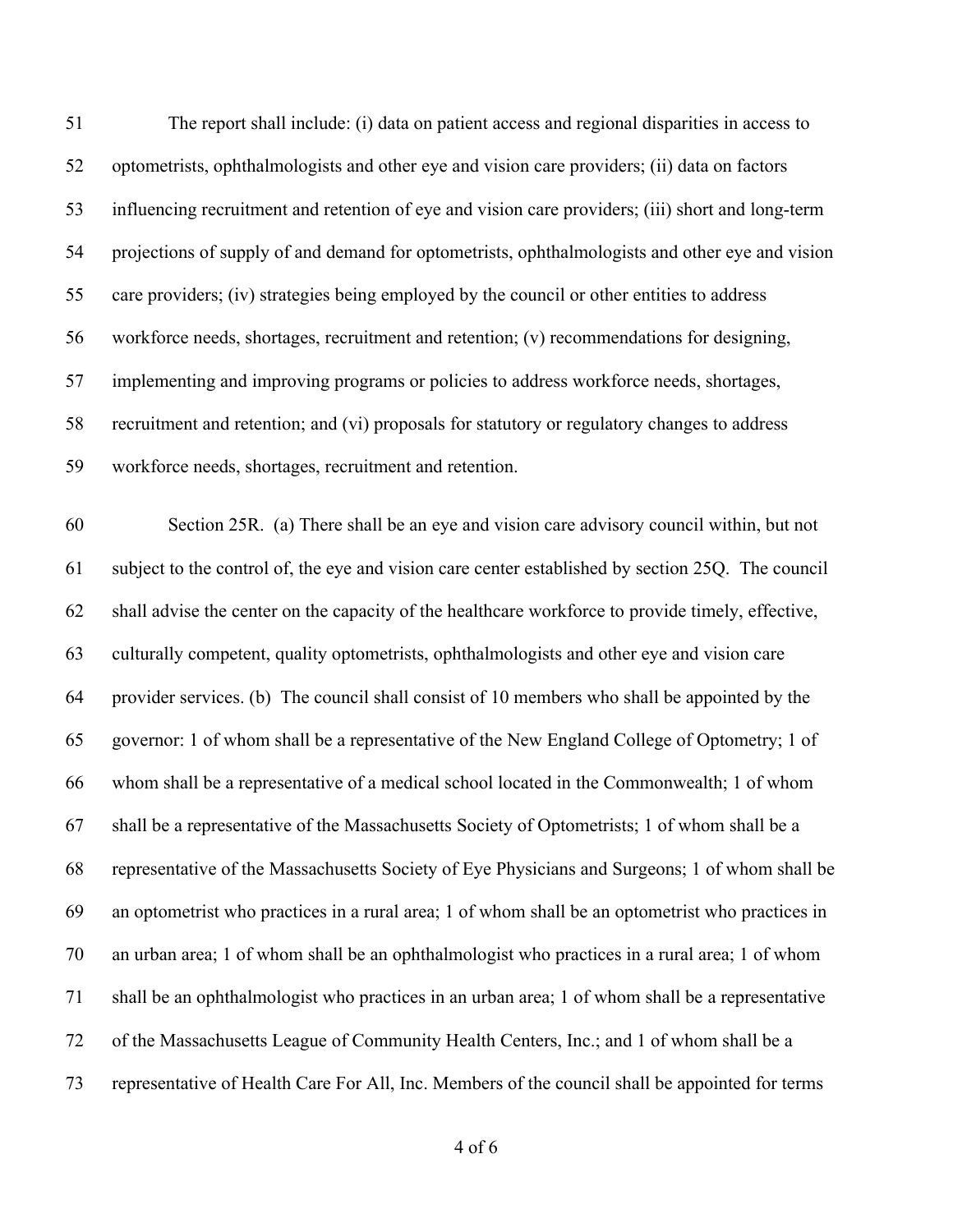of 3 years or until a successor is appointed. Members shall be eligible to be reappointed and shall serve without compensation, but may be reimbursed for actual and necessary expenses reasonably incurred in the performance of their duties. Vacancies of unexpired terms shall be filled within 60 days by the appropriate appointing authority. The members of the council shall annually elect a chair, vice chair and secretary and may adopt by-laws governing the affairs of the council. The council shall meet at least bimonthly, at other times as determined by its rules, and when requested by any 6 members. (c) The council shall advise the center on: (i) trends in access to eye and vision care services; (ii) the development and administration of the loan repayment and tuition reimbursement program, established under section 25S, including criteria to identify underserved areas in the Commonwealth; (iii) solutions to address identified the Commonwealth's eye and vision care needs and workforce shortages; and (iv) the center's annual report to the general court.

 Section 25S. (a) There shall be an eye and vision care loan repayment and tuition relief program, administered by the eye and vision care center established by section 25Q. The program shall provide repayment assistance for optometry and medical school loans or tuition assistance to participants who: (i) are graduates of medical or optometry schools or, in the event of tuition assistance, students of medical or optometry schools; (ii) specialize in eye and vision care; (iii) demonstrate competency in health information technology, including use of electronic medical records, computerized provider order entry and e-prescribing; and (iv) meet other eligibility criteria, including service requirements, established by the center. Each recipient shall be required to enter into a contract with the Commonwealth which shall obligate the recipient to perform a term of service of no less than 2 years in medically underserved areas as determined by the center. (b) The center shall promulgate regulations for the administration and

of 6